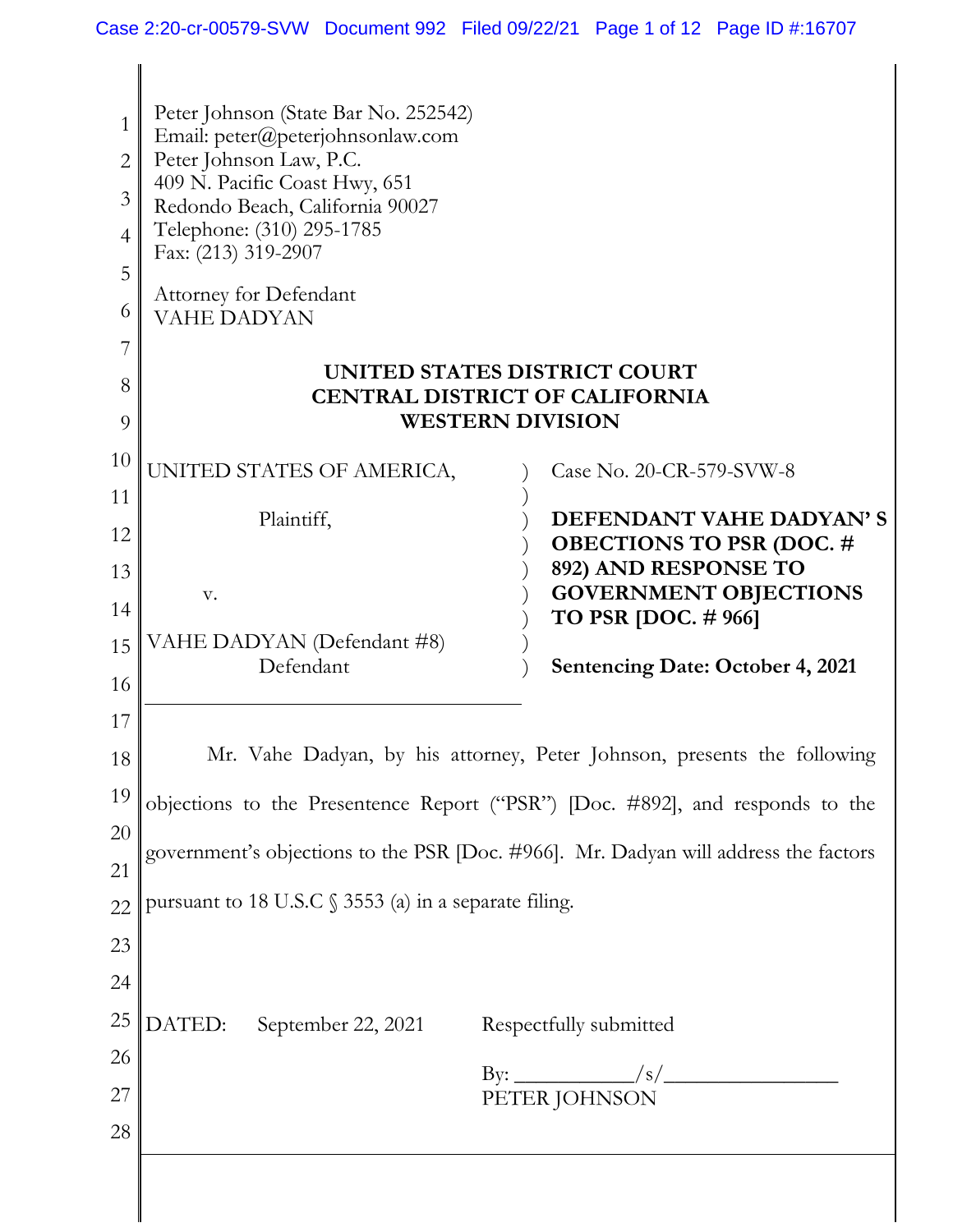| $\mathbf{1}$   | <b>TABLE OF CONTENTS</b> |                                                    |                                                                                                |  |  |
|----------------|--------------------------|----------------------------------------------------|------------------------------------------------------------------------------------------------|--|--|
| $\overline{2}$ | I.                       |                                                    |                                                                                                |  |  |
| 3              |                          |                                                    | a. Summary of U.S. Probation Guideline Calculation1                                            |  |  |
| $\overline{4}$ |                          | b. Summary of Vahe Dadyan's Guideline Calculation1 |                                                                                                |  |  |
| 5              |                          |                                                    |                                                                                                |  |  |
| 6              |                          |                                                    | c. Explanation of Vahe Dadyan's General and Specific Objections2                               |  |  |
| 7<br>8         |                          |                                                    | $\mathbf{i}$ .                                                                                 |  |  |
| 9              |                          |                                                    | $\dddot{\mathbf{1}}$ .<br>The loss amount calculation in paragraph 75 should be a              |  |  |
| 10             |                          |                                                    |                                                                                                |  |  |
| 11             |                          |                                                    | $\dddot{\mathbf{m}}$ .<br>If the Court finds that a 16-level increase is applicable, a 4-level |  |  |
| 12             |                          |                                                    | downward adjustment is warranted for Vahe Dadyan's minimal role                                |  |  |
| 13             | Π.                       |                                                    | RESPONSE TO GOVERNMENT OBJECTIONS TO PSR7                                                      |  |  |
| 14             |                          |                                                    | The Court should reject the government's request for a 2-level increase for                    |  |  |
| 15             | a.                       |                                                    |                                                                                                |  |  |
| 16             |                          |                                                    | b. The Court should reject the government's proposed loss calculations                         |  |  |
| 17             |                          |                                                    |                                                                                                |  |  |
| $18\,$         |                          | III. CONCLUSION<br>.10                             |                                                                                                |  |  |
| 20             | 19                       |                                                    |                                                                                                |  |  |
| 21             |                          |                                                    |                                                                                                |  |  |
| 22             |                          |                                                    |                                                                                                |  |  |
| 23             |                          |                                                    |                                                                                                |  |  |
| 24             |                          |                                                    |                                                                                                |  |  |
| 25             |                          |                                                    |                                                                                                |  |  |
| 26             |                          |                                                    |                                                                                                |  |  |
| 27             |                          |                                                    |                                                                                                |  |  |
| 28             |                          |                                                    |                                                                                                |  |  |
|                |                          |                                                    | $\mathbf{ii}$                                                                                  |  |  |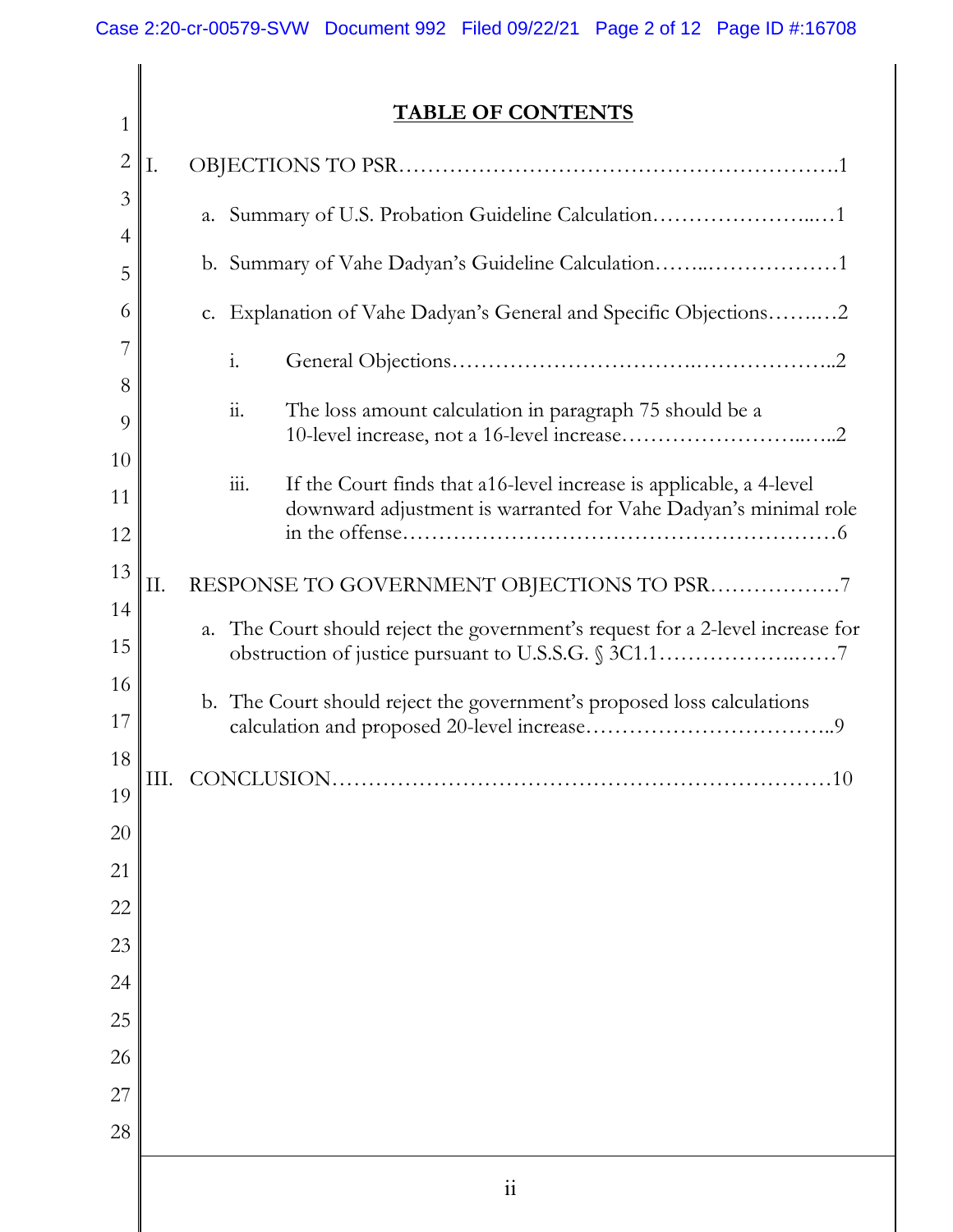| <b>OBJECTIONS TO PSR</b><br>I. |  |
|--------------------------------|--|
|--------------------------------|--|

1

| $\overline{2}$ |                                                          |                 | a. Summary of U.S. Probation Guideline Calculation                                                  |
|----------------|----------------------------------------------------------|-----------------|-----------------------------------------------------------------------------------------------------|
| 3              |                                                          |                 | In the PSR, U.S. Probation found the following guideline calculation:                               |
| $\overline{4}$ | <b>Base Offense Level:</b>                               | $+7$            | U.S.S.G. $\S$ 2B1.1(a)                                                                              |
| 5              |                                                          |                 |                                                                                                     |
| 6              | Specific Offense<br>Characteristics                      | $+16$           | U.S.S.G. $\S$ 2B1.1(b)(1)(I)                                                                        |
| 7              | $Loss$ \$1.5M $>$ \$3.5M                                 |                 |                                                                                                     |
| 8              | Specific Offense                                         | $+2$            | U.S.S.G. $\S$ 2S1.1(b)(2)(B)                                                                        |
| 9              | Characteristics                                          |                 |                                                                                                     |
| 10             | (Convicted of 18 U.S.C. § 1956)                          |                 |                                                                                                     |
| 11             | Specific Offense                                         | $+2$            | U.S.S.G. $\S$ 2S1.1(b)(3)(B)                                                                        |
| 12             | Characteristics<br>(Sophisticated laundering)            |                 |                                                                                                     |
| 13             |                                                          |                 |                                                                                                     |
| 14             | Total Offense Level                                      | 27 <sup>1</sup> |                                                                                                     |
| 15             |                                                          |                 | b. Summary of Vahe Dadyan's Guideline Calculation <sup>2</sup>                                      |
| 16<br>17       | Mr. Dadyan proposes the following guideline calculation: |                 |                                                                                                     |
| 18             | Base Offense Level:                                      | $+7$            | U.S.S.G. § 2B1.1(a)                                                                                 |
| 19             | Specific Offense                                         |                 |                                                                                                     |
| $20\,$         | Characteristics<br>Loss \$150K > \$250K                  | $+10$           | U.S.S.G. $$2B1.1(b)(1)(F)$                                                                          |
| 21             |                                                          |                 |                                                                                                     |
| 22             | Specific Offense<br>Characteristics                      | $+2$            | U.S.S.G. $\S$ 2S1.1(b)(2)(B)                                                                        |
| 23             | (Conviction of 18 U.S.C. 1956)                           |                 |                                                                                                     |
| 24             |                                                          |                 |                                                                                                     |
| 25             | Specific Offense                                         | $+2$            | U.S.S.G. $\S 2S1.1(b)(3)(B)$                                                                        |
| 26             |                                                          |                 |                                                                                                     |
| 27             | 87 months in prison.                                     |                 | <sup>1</sup> The advisory sentencing range for an offense level of 27, criminal history I, is 70 to |
|                | seed midoline celevle                                    |                 |                                                                                                     |

<span id="page-2-1"></span><span id="page-2-0"></span>28 <sup>2</sup> The proposed guideline calculation is subject to the general objections outlined in section c., i., *infra*.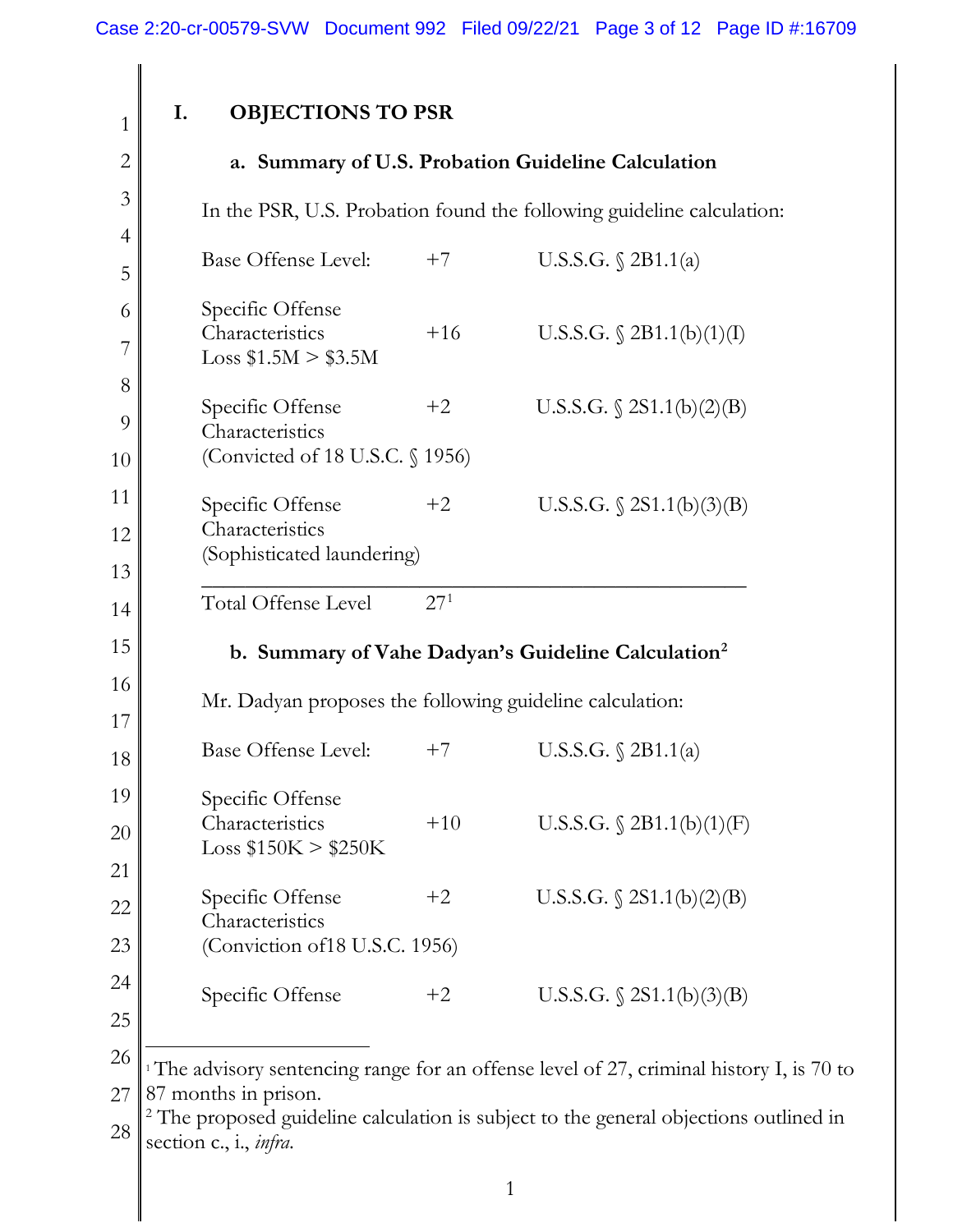<span id="page-3-1"></span><span id="page-3-0"></span>1 2 3 4 5 6 7 8  $\overline{Q}$ 10 11 12 13 14 15 16 17 18 19 20 21 22 23 24 25 26 27 28 **Characteristics** (Sophisticated laundering) \_\_\_\_\_\_\_\_\_\_\_\_\_\_\_\_\_\_\_\_\_\_\_\_\_\_\_\_\_\_\_\_\_\_\_\_\_\_\_\_\_\_\_\_\_\_\_\_\_\_\_\_\_\_\_\_\_\_\_ Total Offense Level 21<sup>[3](#page-3-0)</sup> **c. Explanation of Vahe Dadyan's General and Specific Objections. i. General Objections** Mr. Dadyan has a general factual objection to the offense conduct in paragraphs 18 through 63 of the PSR. He understands that a jury found him guilty of Counts 1, 7- 12, 18-20 and 26-27, and that the Court will sentence him in accordance with those findings. However, he does not intend to waive objections to any of the facts associated with the offenses of conviction that are described in the PSR. This general objection includes paragraphs that incorrectly name him where he was neither charged nor convicted. *See e.g*., ¶¶ 35-96, 55-56. This objection also includes an objection to the absence in the PSR of any Guideline and/or sentencing considerations that would have applied, including a downward adjustment pursuant to U.S.S.G. § 3E1.1, had the Court accepted his guilty plea on June 15, 2021.<sup>[4](#page-3-1)</sup> **ii. The loss amount calculation in paragraph 75 should be a 10 level increase, not a 16-level increase.**  <sup>3</sup> The advisory sentencing range for an offense level of 21, criminal history I, is 37 to 46 months in prison. Should the Court find that a 16-level increase should apply, Mr. Dadyan respectfully requests the Court to consider the application of a 4-level downward adjustment pursuant to U.S.S.G. §3B1.2(a). *See* section c., iii., *infra*. 4 On June 15, 2021, Mr. Dadyan attempted to plead guilty to Count Seven of the FSI. [Doc. # 652]. He accepted responsibility for the conduct alleged in Count Seven and requested that the Court accept his guilty plea. After questioning Mr. Dadyan pursuant to Rule 11, the Court rejected the change of plea.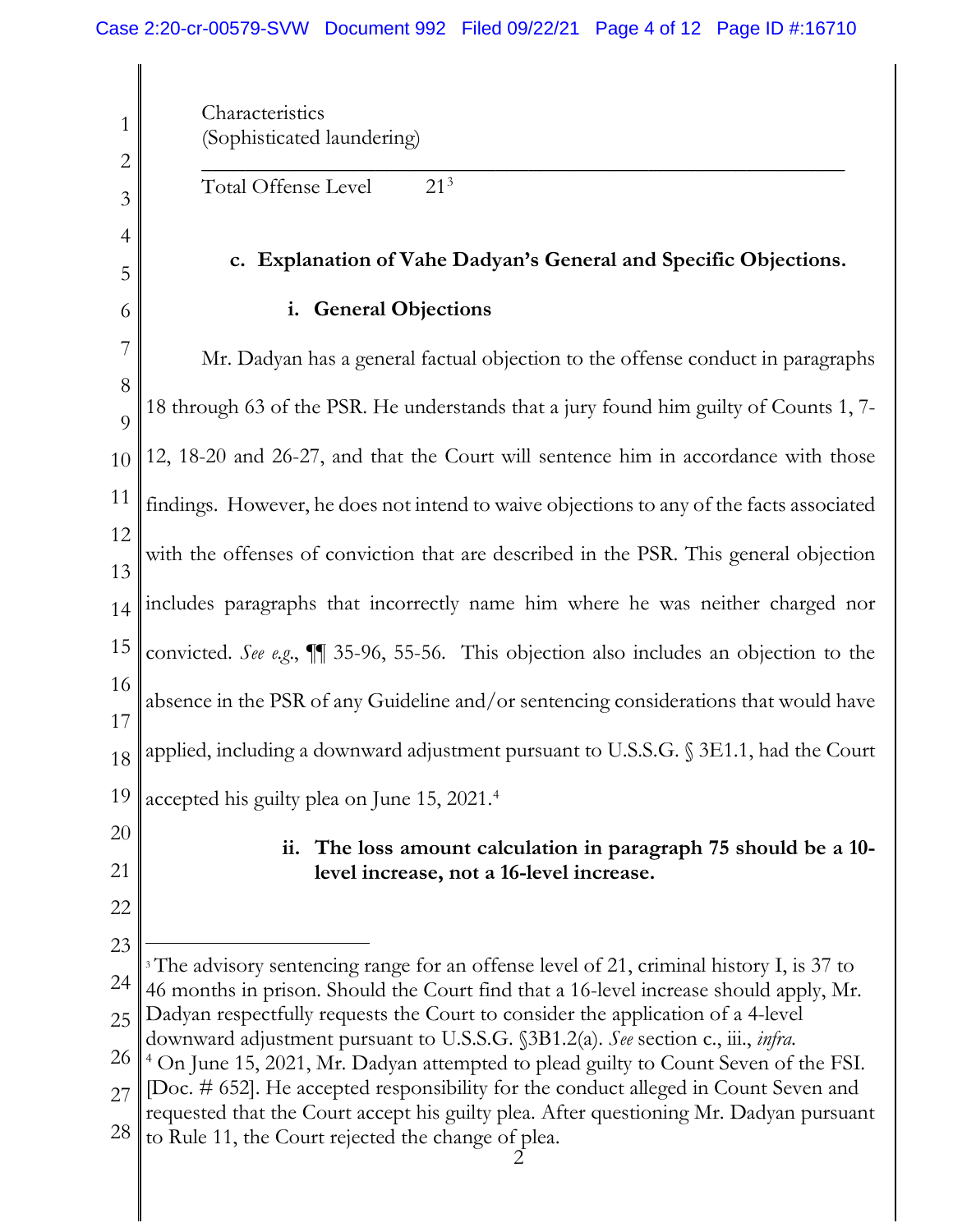<span id="page-4-0"></span>

| 1                   |                                                                                                                                                                                                     |  |  |
|---------------------|-----------------------------------------------------------------------------------------------------------------------------------------------------------------------------------------------------|--|--|
| $\overline{2}$      | U.S. Probation did not correctly apply the "relevant conduct" pursuant to                                                                                                                           |  |  |
| 3                   | U.S.S.G. § 1B1.3 and, consequently, miscalculated the loss amount detailed in paragraph                                                                                                             |  |  |
| $\overline{4}$<br>5 | 75. The sentencing guideline loss amount increase should be based on the \$157,500.00                                                                                                               |  |  |
| 6                   | in PPP loan proceeds issued to Voyage Limo from Celtic Bank in May 2018, not the                                                                                                                    |  |  |
| 7                   | approximately \$1.5 million as described in the PSR. (See PSR at $\P$ 75).                                                                                                                          |  |  |
| 8<br>9              | At trial, the jury found Mr. Dadyan liable for the overt acts of co-conspirator                                                                                                                     |  |  |
| 10                  | Tamara Dadyan and others pursuant to <i>Pinkerton</i> liability. But <i>Pinkerton</i> liability and                                                                                                 |  |  |
| 11                  | sentencing culpability are not the same. <sup>5</sup> Application notes to §1B1.3 acknowledge that                                                                                                  |  |  |
| 12                  |                                                                                                                                                                                                     |  |  |
| 13                  |                                                                                                                                                                                                     |  |  |
| 14                  |                                                                                                                                                                                                     |  |  |
| 15                  | <sup>5</sup> See, United States v. Collazo, 984 F.3d 1308, 1334 (9th Cir. 2021) ("Pinkerton clearly<br>distinguishes between conspiracy and a substantive offense, see [Pinkerton v. United]        |  |  |
| 16                  | <i>States</i> 328 U.S. [640] at 643, 66 S.Ct. 1180, while the Guidelines does not.") William                                                                                                        |  |  |
| 17<br>18            | W. Wilkins, Jr. and John R. Steer, <i>Relevant Conduct: The Cornerstone of the Federal Sentencing</i><br>Guidelines, 41 S.C.L. Rev. 495, 510 (1990). See generally United States v. McClatchey, 316 |  |  |
| 19                  | F.3d 1122, 1127-29 (10th Cir. 2003) (conviction of conspiracy does not make<br>defendant responsible under § 1B1.3 for all reasonably foreseeable bribes paid by his                                |  |  |
| 20                  | co-conspirators; the bribes must also fall within the scope of the defendant's joint                                                                                                                |  |  |
| 21                  | undertaking); United States v. Soto-Piedra, 525 F.3d 527, 531-33 (7th Cir.) ("Conspiracy<br>liability is generally much broader than jointly undertaken criminal activity under                     |  |  |
| 22                  | section 1B1.3. Actions of coconspirators that a particular defendant does not assist                                                                                                                |  |  |
| 23                  | or agree to promote are generally not within the scope of that defendant's jointly<br>undertaken activity."), cert. denied, 129 S. Ct. 261, 172 L. Ed. 2d 195 (2008); United                        |  |  |
| 24                  | States v. Swiney, 203 F.3d 397, 404 (6th Cir. 2000) ("[T]he Sentencing Guidelines have<br>modified the <i>Pinkerton</i> theory of liability so as to harmonize it with the Guidelines'              |  |  |
| 25                  | goal of sentencing a defendant according to the 'seriousness of the actual conduct of                                                                                                               |  |  |
| <b>26</b>           | the defendant and his accomplices."") (quoting Wilkins & Steer, <i>supra</i> ) (distinguished<br>in United States v. McIntosh, 236 F.3d 968, 974 (8th Cir. 2001)); United States v. Lanni, 970      |  |  |
| 27                  | F.2d 1092, 1093 (2d Cir. 1992) ("[A]n important distinction exists between the                                                                                                                      |  |  |
| 28                  | criminal law standard for convicting a defendant of conspiracy and the Guidelines<br>standard for sentencing a defendant convicted of conspiracy.").<br>3                                           |  |  |
|                     |                                                                                                                                                                                                     |  |  |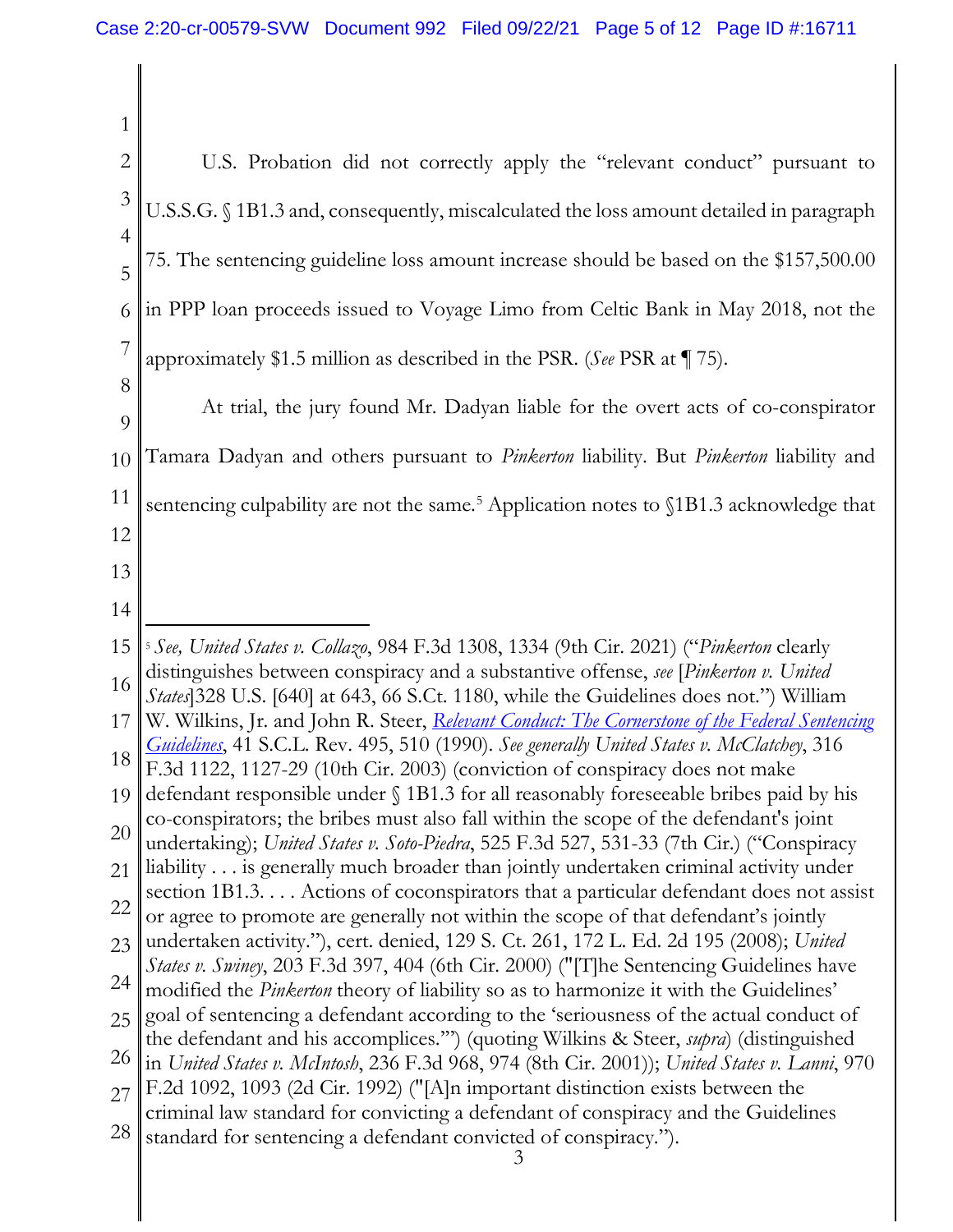| 1         | the Guidelines do not purport to establish standards of criminal liability. See U.S.S.G. §                                                                                                                                           |  |  |  |
|-----------|--------------------------------------------------------------------------------------------------------------------------------------------------------------------------------------------------------------------------------------|--|--|--|
| 2         | 1B1.3, cmt. n.1 (2018). The commentary to U.S.S.G. § 1B1.3 provides:                                                                                                                                                                 |  |  |  |
| 3         | Sentencing Accountability and Criminal Liability.-The principles                                                                                                                                                                     |  |  |  |
| 4         | and limits of sentencing accountability under this guideline are not always<br>the same as the principles and limits of criminal liability $[T]$ he focus<br>[of the Guidelines] is on the specific acts and omissions for which the |  |  |  |
| 5         |                                                                                                                                                                                                                                      |  |  |  |
| 6         | defendant is to be held accountable in determining the applicable guideline<br>range, rather than on whether the defendant is criminally liable for an                                                                               |  |  |  |
| 7         | offense as a principal, accomplice, or conspirator.                                                                                                                                                                                  |  |  |  |
| 8<br>9    | U.S.S.G. § 1B1.3, comment. (n.1) (Emphasis Added).                                                                                                                                                                                   |  |  |  |
| 10        |                                                                                                                                                                                                                                      |  |  |  |
| 11        | Under the "relevant conduct" standard, Mr. Dadyan's offense level is determined                                                                                                                                                      |  |  |  |
| 12        | based on the conduct of coconspirators only if the conduct falls "within the scope of                                                                                                                                                |  |  |  |
| 13        | the jointly undertaken criminal activity," is committed "in furtherance of that criminal                                                                                                                                             |  |  |  |
| 14<br>15  | activity," and is "reasonably foreseeable in connection with that criminal activity."                                                                                                                                                |  |  |  |
| 16        | U.S.S.G. § 1B1.3, cmt. n.3(A) (2018). [W]hen the conduct of others does not meet [the                                                                                                                                                |  |  |  |
| 17        | above criterial, the conduct is not relevant conduct" Id. (Emphasis added). This                                                                                                                                                     |  |  |  |
| 18        | sentencing determination must be supported by a preponderance of the evidence. See                                                                                                                                                   |  |  |  |
| 19        |                                                                                                                                                                                                                                      |  |  |  |
| 20        | United States v. Perez, 962 F.3d 420, 448 (9th Cir. 2020).                                                                                                                                                                           |  |  |  |
| <b>21</b> | The scope Mr. Dadyan's jointly undertaken criminal activity relates only to the                                                                                                                                                      |  |  |  |
| <u>22</u> | \$157,500.00 Voyage Limo PPP loan. The government has presented no evidence to                                                                                                                                                       |  |  |  |
| 23        | show that Mr. Dadyan jointly participated in the commission of the substantive offenses                                                                                                                                              |  |  |  |
| 24        |                                                                                                                                                                                                                                      |  |  |  |
| 25        | in Counts 8-12 and/or 19-20 on which his conviction has been sustained. Instead, the                                                                                                                                                 |  |  |  |
| 26        | government's theory of liability was based upon the timing of Mr. Dadyan's PPP loan                                                                                                                                                  |  |  |  |
| 27<br>28  | for Voyage Limo (May 2020), holding him responsible for each of the PPP and EIDLL                                                                                                                                                    |  |  |  |
|           |                                                                                                                                                                                                                                      |  |  |  |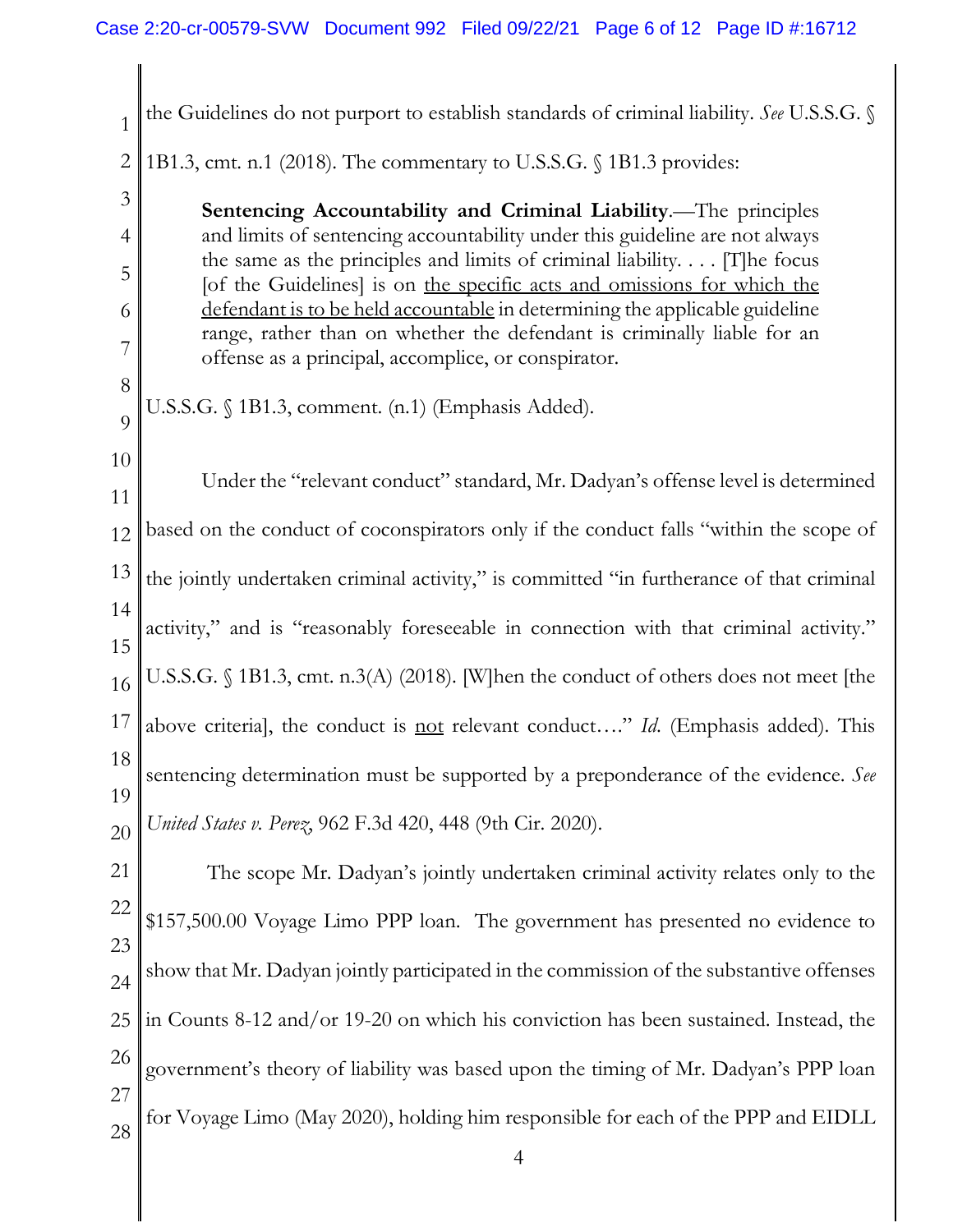1 2 3 4 5 6 loans submitted by all co-defendants after that date. At trial, the jury found that there was evidence to show that these substantive offenses were in fact committed by codefendants in furtherance of the unlawful scheme existing between the parties. However, without more, this finding does not support a 16-level increase in the advisory guideline calculation based on the jointly undertaken criminal activity of Mr. Dadyan.

7 8  $\overline{Q}$ 10 11 12 13 14 15 16 17 18 19 Significantly, Mr. Dadyan benefited only from a portion of the loan proceeds directly related to \$157,500.00 connected to PPP loan from Celtic Bank to Voyage Limo. He did not receive any other loan proceeds. He was not involved in the application of any other PPP or EDIL loans. He was not involved in the transfer of any other loan proceeds. No other PPP or EIDL loan proceeds flowed through his bank accounts. He was not involved the purchase of any luxury homes or jewelry. He did not design the scheme or set it into motion. He was not involved in the opening or management of bank accounts in fictitious names. All bank accounts connected to him -- Voyage Limo and V&D Limo --were registered to him and easily traced back to him through bank records and registration of companies with the State of California.

20 21 22 23 24 25 26 Under these circumstances, the Court is without sufficient evidence to make the required findings that the actions of others -- using fake or synthetic to take out millions of dollars in PPP and EIDL loans -- were within the scope of the joint activity undertaken by Mr. Dadyan. Therefore, a 10-level increase should apply, based upon the loss amount of \$157,500.00, rather than the 16-level increase.

- 27
- 28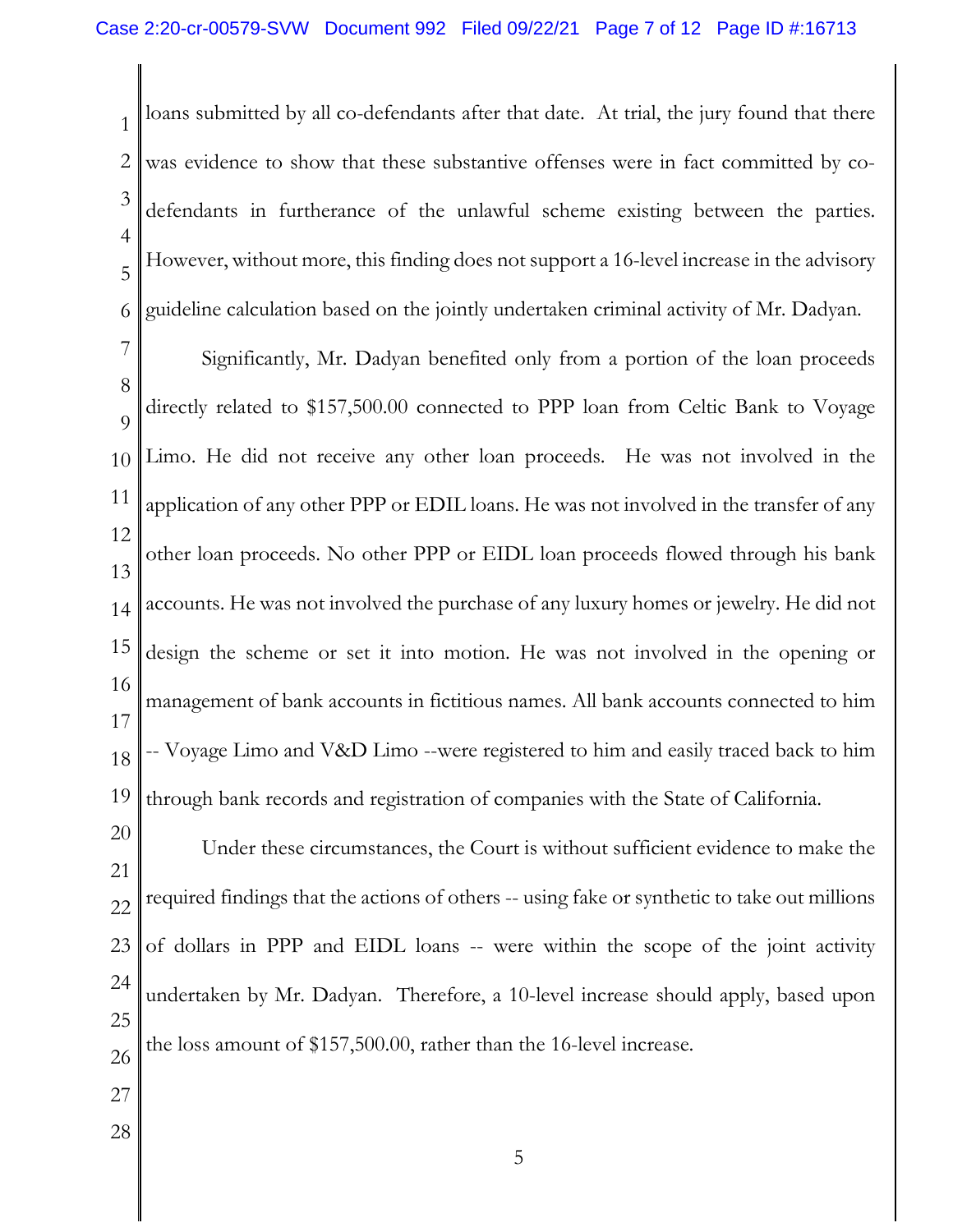1 2 3 4 5 6 7 8  $\overline{Q}$ 10 11 12 13 14 15 16 17 18 19 20 21 22 23 24 25 26 27 **iii. If the Court finds that a 16-level increase is applicable, a 4 level downward adjustment is warranted for Vahe Dadyan's minimal role in the offense.**  If the Court applies the 16-level increase, the Court should apply a 4-level decrease in the advisory guidelines pursuant to U.S.S.G. §3B1.2(a). That section provides for a four-level decrease if the defendant's participation in the offense was minimal. Application Note 4 defines minimal participant as one who is plainly among the least culpable of those involved in the conduct of the group. In this case, the First Superseding Indictment (FSI) makes clear that Mr. Dadyan's relative degree of culpability is the least among those involved in the offense. The original defendants are charged in almost every single count of the FSI. In contrast, Mr. Dadyan is named in only 5 of the 64 overt acts in Count One; he is not named in Counts 2-6 (wire fraud); he is not named in Counts 13-17 (bank fraud); he is not named in any of the Counts charging aggravated identity theft; and he is not named in Counts 28-32, which charge money laundering. Mr. Dadyan is also not alleged to have used fraudulent or synthetic identities or business names. Instead, he is alleged to have participated in the application and receipt of loan funds for a single PPP loan in his own name on behalf of his own pre-existing business, Voyage Limo. (FSI at Doc. #154, pg. 19-20, OA 37- 40). The Guideline application notes support the reduction. Mr. Dadyan is being held accountable for loss "that greatly exceeds the defendant's personal gain from a fraud offense." U.S.S.G. § 3B1.2 cmt. n.3(A).

28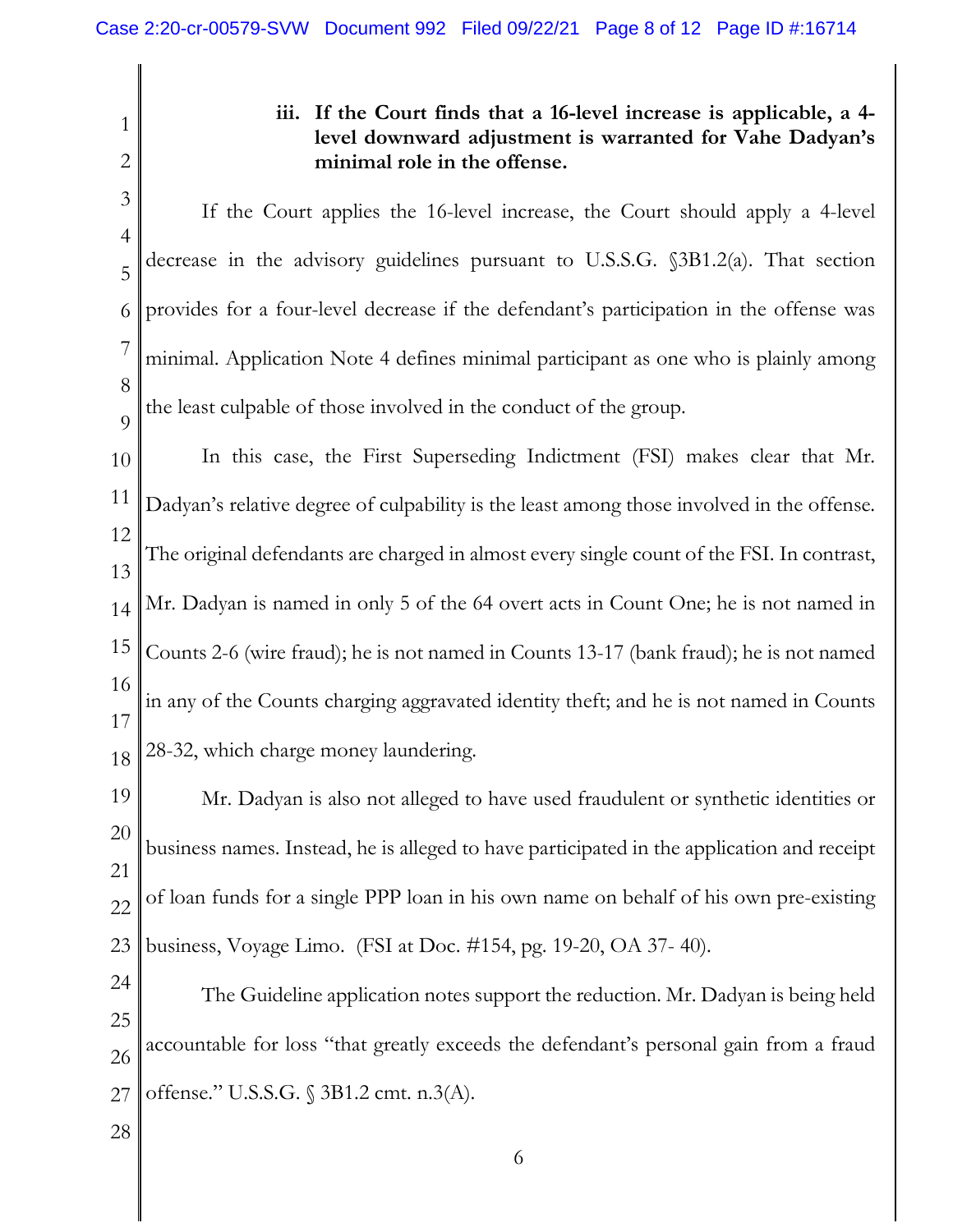## **II. RESPONSE TO GOVERNMENT OBJECTIONS TO PSR**

2 3

4

5

6

7

8

9

10

1

## **a. The Court should reject the government's request for a 2-level increase for obstruction of justice pursuant to U.S.S.G. § 3C1.1.**

Under U.S.S.G. § 3C1.1, a two-level enhancement to the total offense level applies when the defendant has "willfully obstructed or impeded, or attempted to instruct or impede, the administration of justice with respect to the investigation, prosecution, or sentencing of the instant offense of conviction." This increase does not apply to Mr. Dadyan.

11 12 13 14 15 16 17 18 19 20 21 22 23 24 25 26 In its filing, the government requested the Court to apply 2-level increase in the Guideline calculation for statements Mr. Dadyan made during the June 15, 2021, change of plea hearing. Even if the statements during Mr. Dadyan's change of plea hearing could be misinterpreted as false, the statements were not "materially" false as required under U.S.S.G. § 3C1.1. *See* Application Note 4 (F). Mr. Dadyan was pleading guilty to Count Seven of the FSI, which charged wire fraud related to the Voyage Limo PPP loan. During the change of plea hearing, Mr. Dadyan responded to questions from the Court regarding his use of the loan proceeds. Mr. Dadyan's use of the money had nothing to do with the elements of that offense. *See*, 9th Circuit Model Jury Instruction Nos. 8.124 (wire fraud). Indeed, even if all loan proceeds were used for business expense, Mr. Dadyan could still be found guilty of wire fraud. Therefore, the conversation related to the use of the funds was immaterial to the elements of the offense.

- 27
- 28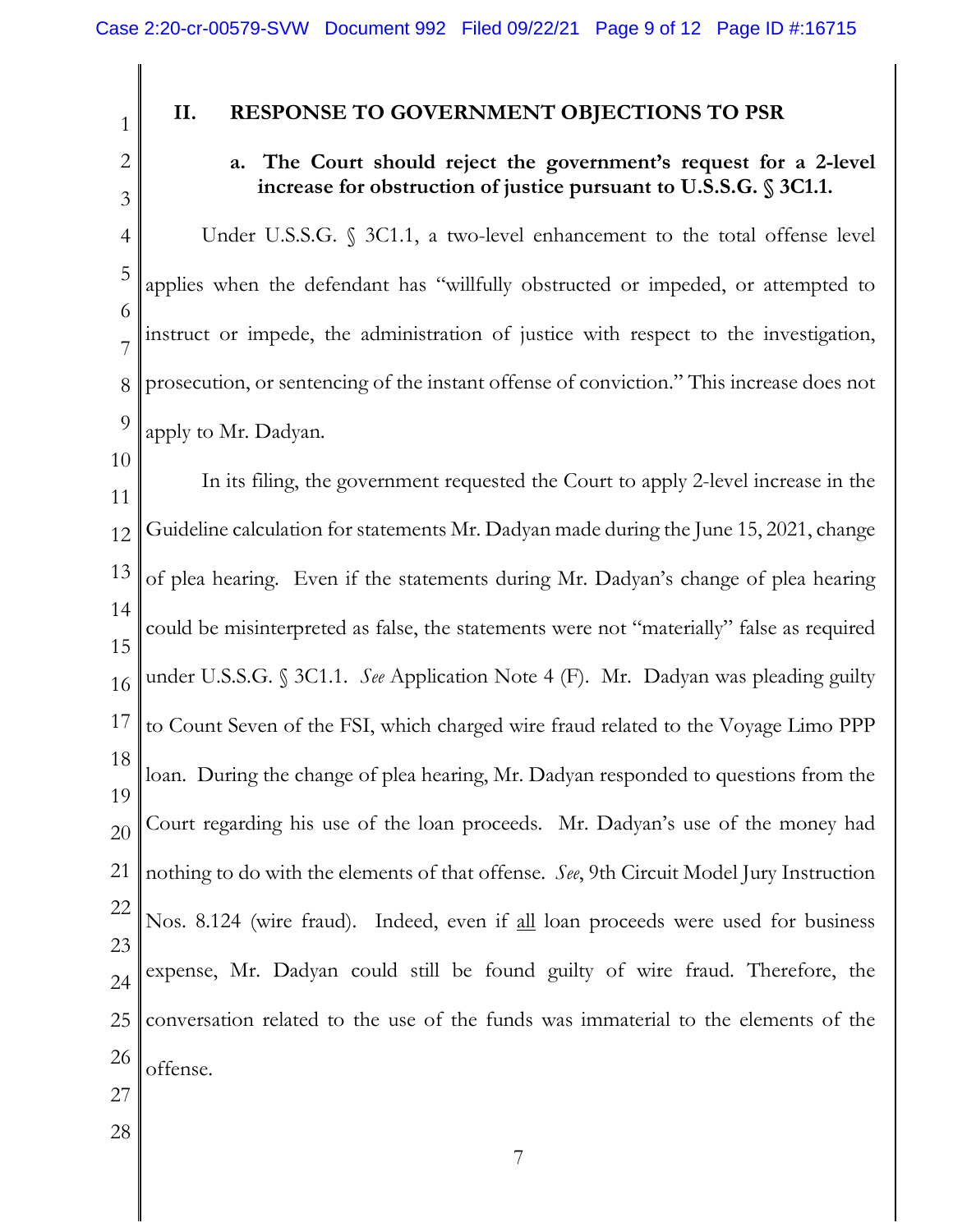1 2 3 4 5 6 7 8  $\overline{Q}$ 10 Furthermore, when questioned about how he used the proceeds, Mr. Dadyan admitted to receiving and using a portion of the funds for personal expenses, including his children and household expenses. [6](#page-9-0) Therefore, even if the conversation related to the use of funds was material for the Court's consideration, the material portion of the statement was that Mr. Dadyan used a portion of the PPP loan proceeds for personal expenses – a prohibited use. Once making that admission, Mr. Dadyan had no other reason to lie. Therefore, any misinterpretation or misunderstanding of the disbursement of business expenses is not material.

11 12 13 14 15 16 17 18 19 20 21 22 Finally, the government is taking the statement out of context. When asked what type of business expenses occurred, Mr. Dadyan, speaking through the Court's Armenian Language interpreter, began with "For example," and began discussing the types of business expenses. While Mr. Dadyan was answering, the Court interrupted saying, "I see," and then Mr. Dadyan continued talking until interrupted again by the Court to turn back to the primary purpose of the hearing – Mr. Dadyan's involvement in the Voyage Limo PPP loan application and the elements of wire fraud. The government conveniently omits that portion of the transcript, which is provided below for context:

23

THE COURT: And what type of business expenses did you incur?

24

<span id="page-9-0"></span>25 26 27 <sup>6</sup> During the change of plea hearing, Mr. Dadyan admitted to receiving \$75,000.00 of the loan proceeds, despite the government only having evidence at the time that he received \$50,000.00. While this fact also has nothing to do with the elements of wire fraud, it does demonstrate Mr. Dadyan's truthfulness and willingness to accept

<sup>28</sup> responsibility – facts that are inconsistent with obstruction of justice and the application U.S.S.G. § 3C1.1.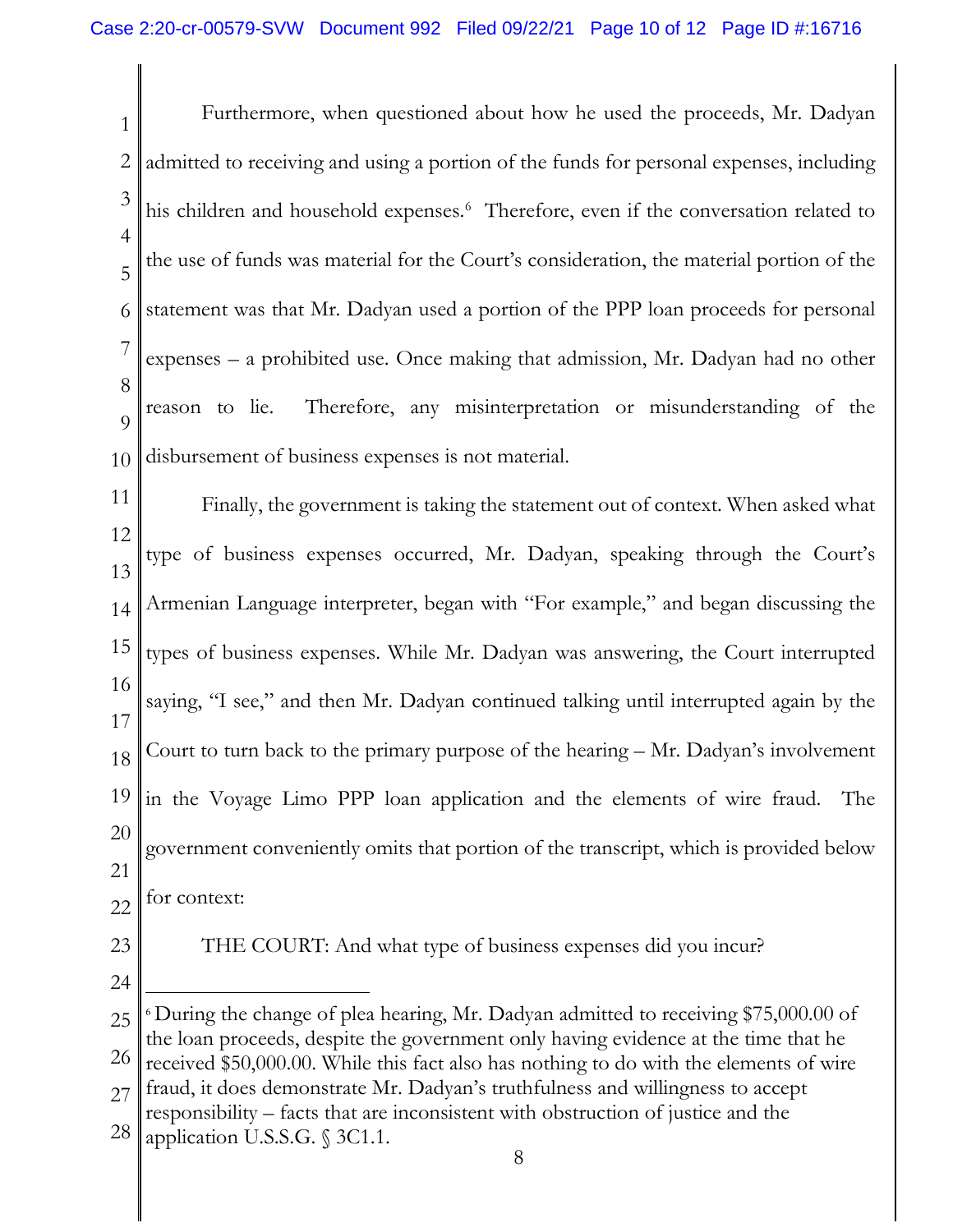| 1              | [MR. VAHE DADYAN]: For example, I needed to pay lease                                                                                          |  |  |
|----------------|------------------------------------------------------------------------------------------------------------------------------------------------|--|--|
| $\overline{2}$ | payments. I needed to pay for the car payments. I<br>needed to have money for the gas.                                                         |  |  |
| 3              |                                                                                                                                                |  |  |
| $\overline{4}$ | THE COURT: I see.                                                                                                                              |  |  |
| 5              | [MR. VAHE DADYAN]: And mechanical expenses of the                                                                                              |  |  |
| 6              | cars.                                                                                                                                          |  |  |
| 7<br>8         | THE COURT: Let me turn back to your participation<br>in the application to the SBA. You signed that                                            |  |  |
| 9              | application on behalf of Voyage Limo; correct?                                                                                                 |  |  |
| 10             | [MR. VAHE DADYAN]: Your Honor, my English is not well                                                                                          |  |  |
| 11             | at all. I just did what they told me. They put the<br>document in front of me. They said sign here.                                            |  |  |
| 12             |                                                                                                                                                |  |  |
| 13             | (Trans., June 15, 2021, pg. 21, lines 2-15)(Emphasis added). In context, this can hardly                                                       |  |  |
| 14             | be considered a willful and materially false statement. As noted in the application note                                                       |  |  |
| 15             | provides that                                                                                                                                  |  |  |
| 16             | "In applying this provision in respect to alleged false testimony or                                                                           |  |  |
| 17             | statements by the defendant, the court should be cognizant that inaccurate<br>testimony or statements sometimes may result from confusion and, |  |  |
| 18<br>19       | thus, not all inaccurate testimony or statements necessarily reflect a willful                                                                 |  |  |
| 20             | attempt to obstruct justice."                                                                                                                  |  |  |
| 21             | §3C1.1, comment. (n.2). Under these circumstances, the Court should reject the                                                                 |  |  |
| 22             | government's request to apply the enhancement.                                                                                                 |  |  |
| 23             | b. The Court should reject the government's proposed<br>loss                                                                                   |  |  |
| 24             | calculations and proposed 20-level increase.                                                                                                   |  |  |
| 25             | As discussed more fully above, the government confuses <i>Pinkerton</i> liability and                                                          |  |  |
| 26             | sentencing culpability to reach a flawed and exaggerated sentencing loss calculation. The                                                      |  |  |
| 27             |                                                                                                                                                |  |  |
| 28             | 9                                                                                                                                              |  |  |
|                |                                                                                                                                                |  |  |